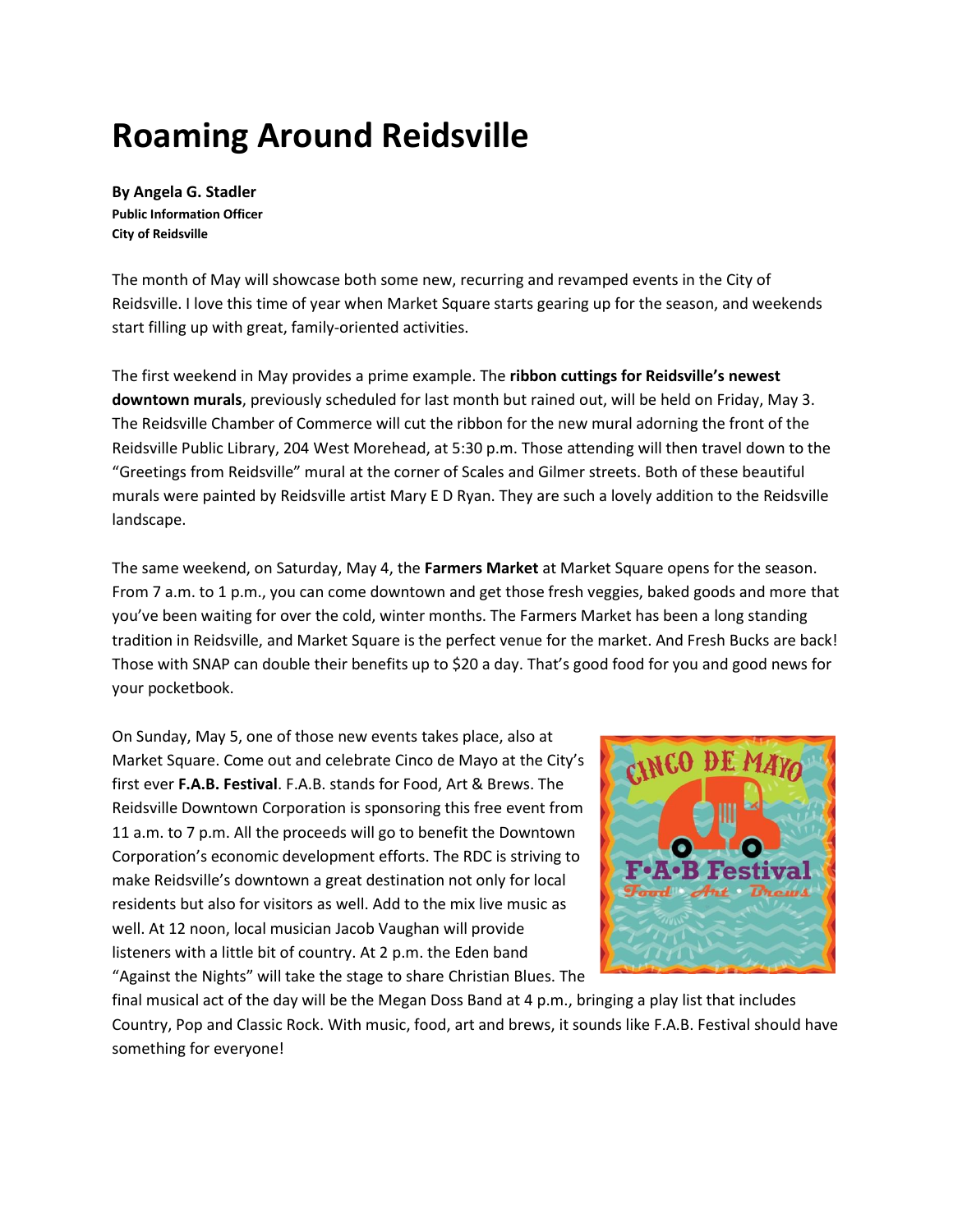The second weekend in May will kick start the **Second Downtown Fridays** series, which unfortunately got rained out in April. We are hoping for good weather this month for this revamped event. What was once the downtown cruise-ins has been expanded. As I noted last month, classic cars are still part of the night's activities, but this revamped version is designed to appeal to the entire family. From 6-9 p.m. on May 10, Reidsville's downtown streets will be closed not only for the vintage vehicles but also for family games, food trucks and music at Mural Park. It's also a good night to visit some of our downtown restaurants and those shops that are open. This month kicks off the addition of a free movie at Market Square. The movie lineup is family friendly, and in May, the movie is *Incredibles 2* so bring a blanket or lawn chair and enjoy the show. A special appearance is planned by ToyMakerz, the reality series filmed here in Reidsville with David Ankin and shown this season on the History Channel at 9 a.m. Sundays and on FYI on Saturdays at 10 p.m. The Second Downtown Fridays series continues through September.

The events continue with the **Team Reidsville CommUNITY Celebration** on Saturday, May 18, at Market Square. This first ever celebration is the brainchild of the Reidsville Human Relations Commission. Years



ago, the HRC hosted a Multicultural Day for the community. Commission members had been discussing the need for a similar but different event since early 2018, according to committee chair Llewellyn Alexander Williams. "We wanted to bring people together in a unifying event," explained Williams. He said they didn't want to focus on one segment of the population but to create a celebration to help everyone learn more about the different ethnicities or cultures in the City of Reidsville and Rockingham County. The celebration will be held from 3-8 p.m. Music will be provided by the Michael Bennett Band, along with food and games. At the end of the night, enjoy a free showing of the movie, "Black Panther". Interested in being a sponsor? You have until May  $8<sup>th</sup>$ . Vendors must mail in their paperwork by May  $1<sup>st</sup>$ . You can get the necessary forms by

going to the City's website, reidsvillenc.gov. In the Document Center, the forms can be found under 2019 Team Reidsville community celebration.

So May is shaping up to be a busy month in Reidsville. Mark your calendar and try to join us for all the festivities.

Also happening in May:

- Every Monday and Wednesday: **Fitness on the Square @ Market Square featuring Zumba** from 6-7 p.m. This free class, sponsored by Annie Penn Hospital, begins May  $6<sup>th</sup>$ . No rhythm required!
- Every Tuesday and Thursday: **Fitness on the Square @ Market Square, this time with Yoga** from 6-7 p.m. Bring a mat or towel and water. Again, sponsored by Annie Penn Hospital, these classes start May 7<sup>th</sup>!